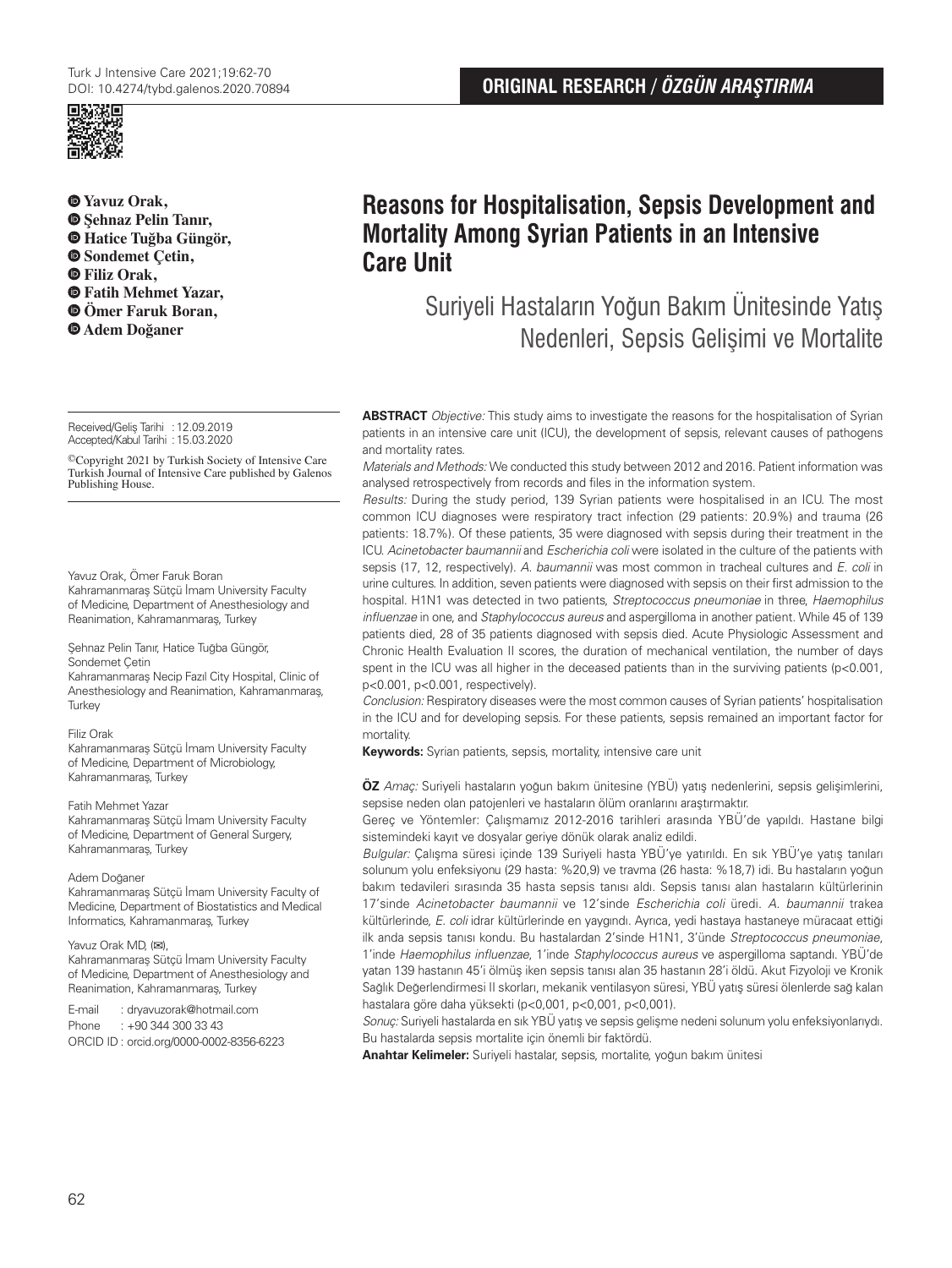# **Introduction**

More than 43,3 million people worldwide are fleeing war, and there are some political or ethnic pressures regarding taking refugees in another country (1,2). The war in Syria is tragically deadly and devastating enough to affect not only Syria's neighbors; Lebanon, Egypt, Iraq, and Turkey, but also European nations bordering Turkey (3,4). Since March, 2016, Turkey, with 2,7 million Syrians, has been one of the countries who have hosted the most refugees (3-5). There are approximately 300,000 refugees living in camps in the vicinity of Turkish cities near the Syrian border (Şanlıurfa, Gaziantep, Kilis, Hatay, Kahramanmaraş, Adıyaman, Adana, and Osmaniye). Additionally, there are about 2,440,000 refugees living outside the camps, who have spread from the south of Turkey to her central and western cities, like İstanbul, Ankara, and İzmir (4-6).

The disease profiles of refugees, who were at first exposed to traumatic injuries as a result of violent conflicts, then made dangerous journeys to other countries. They would take refugees in different from the disease profiles of the local people, both because of regional differences in some infectious diseases and insufficient living conditions in the nations to which the refugees had migrated (7,8).

In studies conducted in the early stages of the migration, the most important reasons for hospitalization in the intensive care units (ICUs) were traumatic pathologies and high-velocity gunshot wounds (9,10). Later, an increase was reported in reasons like respiratory system, cardiac, and tumoral pathologies (11,12). As far as we know, there are no studies to date on the pathogen profiles and sepsis rates of Syrian patients in the ICUs.

The aim of this study was to perform a general evaluation of the indications of hospitalization among Syrian patientsin ICU, and to analyze these patients' rates of sepsis development, effective pathogens, and mortality rates and causes.

# **Materials and Methods**

The study was carried out between June 1, 2012, and December 31, 2016, in two separate 14-bed Anesthesiology and Reanimation Intensive Care Units (ARICUs). Approval for the study (decision no: 04, date: 05.04.2017) was obtained from Kahramanmaraş Sütçü İmam University's Ethics Committee.

system. There were a plethora number of factors for the evaluation stage. Namely, the following were considered for this purpose: patients' ages, gender, diagnoses at hospitalization, comorbid diseases, mechanical ventilation (MV) and number of days on MV, surgeries, diagnoses of sepsis, presence of sepsis originating from intensive care, areas from which cultures were obtained, microorganisms found, antibiotics used, number of days in the ICU, mortality rates, and Acute Physiologic Assessment and Chronic Health Evaluation (APACHE) II scores. For the patients who developed sepsis, the following data were recorded upon admission: The blood glucose level, the Sequential Organ Failure Assessment (SOFA) score and presence or absence of sepsis, the number of days before sepsis set in, the neutrophil/lymphocyte ratio, and the present microorganisms and the parts of the body where they were being produced.

and patient files in the hospital's information management

#### **Definitions**

In the study, patients were considered septic when they had SOFA scores of 2 or more and septic pathogens were found, as defined in the international guidelines of the Surviving Sepsis Campaign.

A community acquired infection was detected within the first 48-72 hours of hospitalization or acquired in daily life without significant immune deficiency (11).

#### Statistical Analysis

The SPSS 24.0 program (IBM Corporation, Armonk, New York, United States) was used in analysis of the variables. The Shapiro-Wilk test was used to determine the normal distribution of the data. The Mann-Whitney U test was used with the Monte Carlo simulation technique in the comparison of two independent groups with regard to the quantitative data. For comparing categorical variables with one another, Pearson's chi-squared test, Fisher's Exact test, and the Fisher-Freeman-Halton test were performed with the Exact and Monte Carlo Simulation techniques. Column ratios were compared to one another and expressed in accordance with the Benjamini-Hochberg adjusted p-values. An odds ratio with a 95% confidence interval was used to show the odds of an outcome occurring in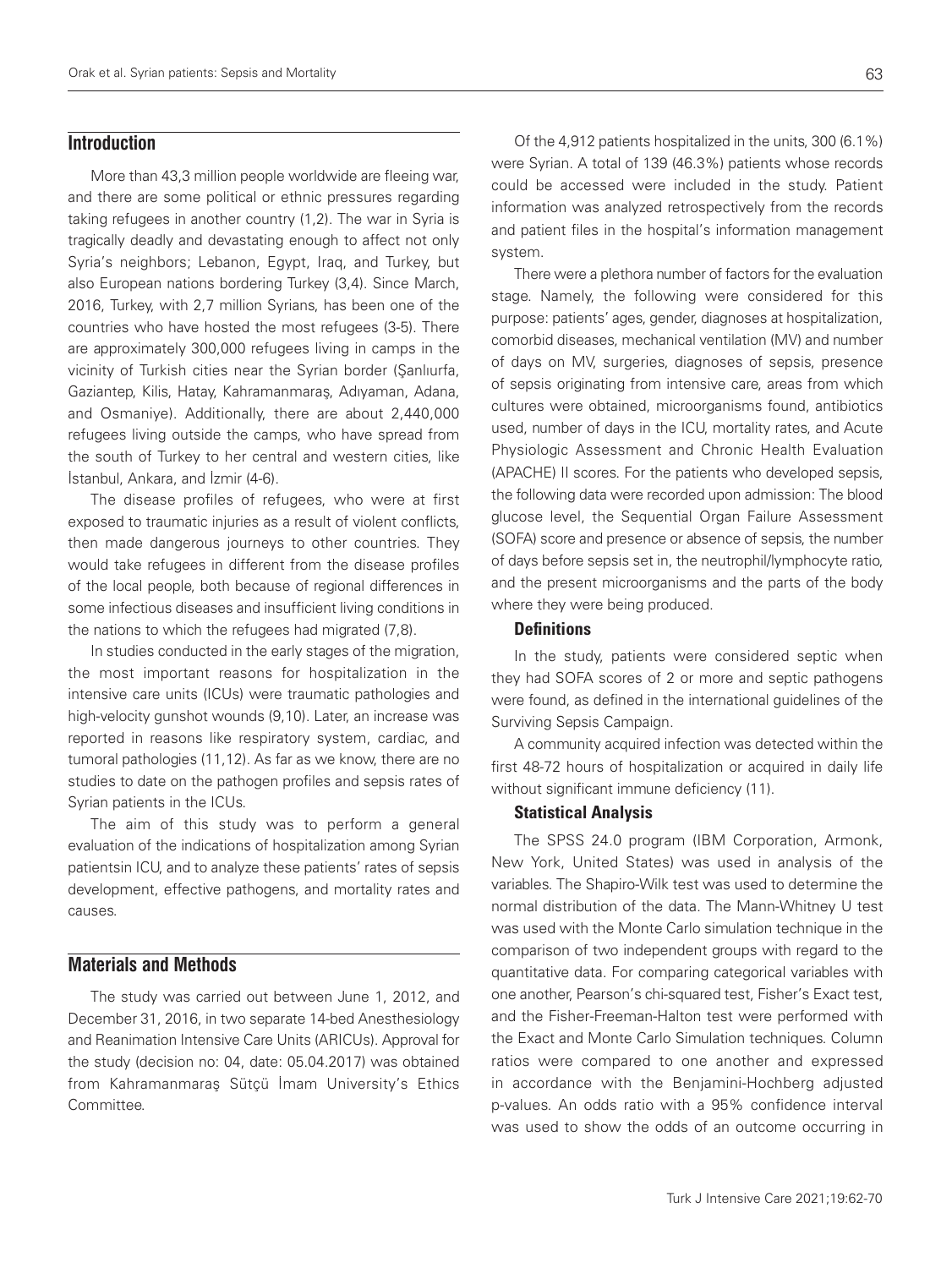the presence of an exposure as compared to the odds of the outcome occurring in the absence of the exposure. Quantitative variables are shown in the tables as median (minimum/maximum), and categorical variables as n (%). Variables were examined at a confidence level of 95%, and a p-value was accepted as less than 0.05.

# **Results**

#### General Findings

The mean age of the 139 patients who were included in the study was 46 (1-90), and 90 (647%) of them were male. Diagnoses at the initial hospitalization included 20 patients (14.4%) with gunshot wounds and 29 (20.9%) with respiratory tract infections. The patients were separated into two groups; survivor and deceased. A total of 45 (32.4%) of the patients died in the ARICU.

APACHE-II scores, the length of time connected to MV, and the number of days hospitalized in intensive care were all found to be greater in the deceased patients than in the living patients (p<0.001, p<0.001, and p<0.001, respectively). Twenty-three (24.5%) of the survivors were trauma patients, and 16 (35.5%) of the deceased were respiratory disease patients. Surgery had been performed on 51 (54.2%) of the surviving patients and on 16 (17%) of the deceased ones (p=0.047). The distributions of the patients according to their diagnoses and socio-demographic characteristics are given in Table 1.

In 43 patients (30.9%), the most common comorbid diseases after their initial diagnosis was cardiac disease (Table 2).

#### Antimicrobial Therapy, Infection Type and Sepsis Findings

Of the living patients, 62 (66%) received single antibiotics while 27 (60%) of the deceased patients received multiple antibiotics (p<0.001). The blood cultures were positive in 8 (8.5%) of the surviving patients and the trachea cultures were positive in 5 (5.3%). In addition, 15 (33.3%) of the deceased patients' blood cultures were positive, as were 18 (40%) of their trachea cultures (p<0.001 and p<0.001, respectively) (Table 3).

While 89 (48.9%) of all the patients did not produce microorganisms, Acinetobacter baumannii was found in 17 (9.3%) and Escherichia coli in 15 (8.2%). Of the patients who developed sepsis, 17 (23.6%) produced A. baumannii and 12 (16.7%) E. coli. A. baumannii was detected most

Orak et al. Syrian patients: Sepsis and Mortality

frequently in trachea cultures and E. coli in urine cultures (Table 4).

The 35 patients with sepsis were divided into two groups: Those who survived (n=7) and those who did not (n=28). The patients' clinical information is given in Table 5.

Ten of the septic patients (28.6%) had diseases of the respiratory system, seven (20%) had gunshot injuries, and five (14.3%) were diagnosed with trauma (Table 6).

 $\beta$ -lactam/ $\beta$ -lactamase inhibitor-type antibiotics were used on 65 (28.6%) of the patients, while  $2^{nd}$ ,  $3^{rd}$ , and  $4^{th}$ generation cephalosporins were used on 43 (18.9%). Of the patients with sepsis, carbapenems were used on 17 (19.5%), colistin on 16 (18.4%), and tigecycline on 11 (12.6%) patients (Table 7).

#### A Community-acquired Infection

Seven patients were diagnosed with sepsis at the time of hospitalization. Oseltamivir treatment was begun on two patients with initial diagnoses, later confirmed, of H1N1. Streptococcus pneumoniae was found in three patients, Haemophilus influenzae in one, and Staphylococcus aureus and aspergilloma in one.

#### **Discussion**

In our study, we investigated the reasons for hospitalization, the sepsis development rates, the pathogens causing sepsis, and the mortality rates and causes for Syrian patients in ICU.

In the early period of the studies relating to the Syrian civil war, patients underwent surgery due to trauma (9,10). In a study evaluating arrivals of both refugees and locals at emergency service units, it was reported that refugees' medical emergencies included high rates of many types of trauma, especially of the head, neck, and extremities, as compared to those rates for local residents (9). Another study showed that the most common surgical site regions were head and neck (52.7%), followed by the thorax and abdomen (27.8%), and multiple-system injuries (13.8%) (10). In another study on trauma, 24.2% of the patients had head and neck trauma, and 15.3% had chest, abdomen and back trauma (13). Duramaz et al. (14) reported that injuries were more common in lower extremities, upper extremities and axial skeleton. Blunt trauma was significantly higher in upper extremity injuries compared to other types of injuries. In a study conducted in central Europe, the most common reasons for admission among Syrian patients were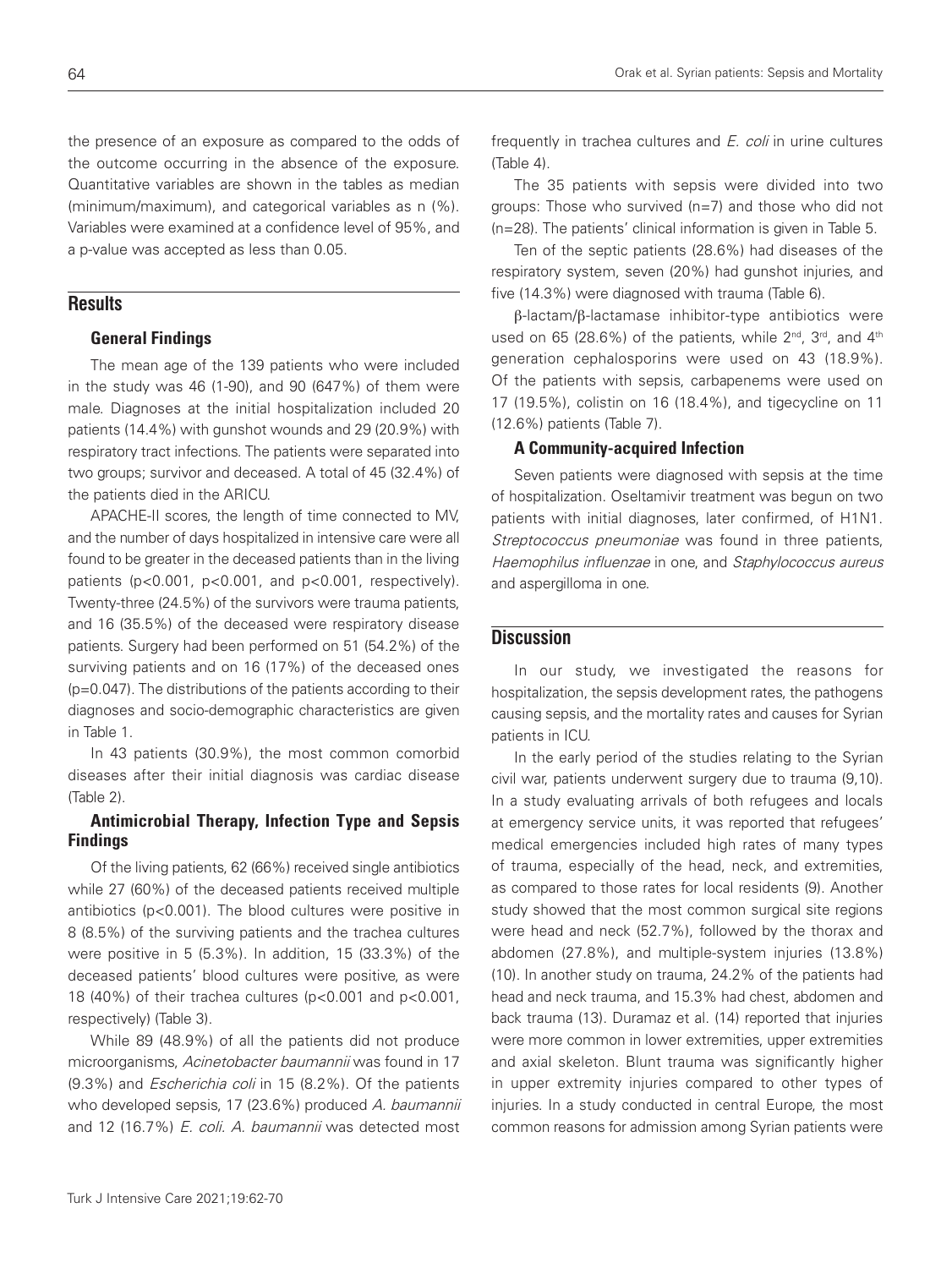surgery (43.3%), medical (36.5%) and psychiatric (15.6%). In addition, the most common acute infectious diseases (43.9%) were respiratory, gastrointestinal and urinary tract infections (15).

In our study, it was seen that the most important causes of hospitalization were pathologies of the respiratory system

(20.9%) trauma (18.7%) and gunshot wound (14.4%). Besides, 67 (48.2%) of our patients underwent surgical intervention. 44 (65.7%- multiple injuries) of patients had thorax and abdominal injuries. It was further noted that tumoral causes, which were not mentioned in the literature, accounted for as high a rate as 10.1%. In the present study,

| Table 1. Surviving and deceased patients' demographic and clinical characteristics                                                                                      |                  |                       |                      |                    |         |                       |
|-------------------------------------------------------------------------------------------------------------------------------------------------------------------------|------------------|-----------------------|----------------------|--------------------|---------|-----------------------|
|                                                                                                                                                                         |                  | Surviving<br>$(n=94)$ | Deceased<br>$(n=45)$ | Total<br>$(n=139)$ | p       | <b>OR</b><br>(95% CI) |
| Age                                                                                                                                                                     | Median (min/max) | 43 (1/87)             | 54 (3/90)            | 46 (1/90)          | 0.068   |                       |
| <b>APACHE-II</b>                                                                                                                                                        | Median (min/max) | 11 (6/29)             | 29 (9/38)            | 13 (6/38)          | < 0.001 |                       |
| <b>DMV</b>                                                                                                                                                              | Median (min/max) | 0(0/43)               | 7 (0/270)            | 1(0/270)           | < 0.001 |                       |
| <b>DIC</b>                                                                                                                                                              | Median (min/max) | 3(1/46)               | 9(1/270)             | 4(1/270)           | < 0.001 |                       |
| <b>Sex</b>                                                                                                                                                              |                  |                       |                      |                    |         |                       |
| Female                                                                                                                                                                  | n (%)            | 36 (38.3)             | 12 (26.7)            | 48 (34.5)          |         |                       |
| Male                                                                                                                                                                    | n (%)            | 58 (61.7)             | 33 (73.3)            | 91 (65.5)          | 0.189   |                       |
| <b>Province-referral from</b>                                                                                                                                           |                  |                       |                      |                    |         |                       |
| Patient from other province                                                                                                                                             | n (%)            | 7(7.4)                | 5(11.1)              | 12(8.6)            |         |                       |
| Same-province patient                                                                                                                                                   | n (%)            | 78 (83.0)             | 34 (75.6)            | 112 (80.6)         | 0.588   |                       |
| Hatay State Hospital                                                                                                                                                    | n (%)            | 9(9.6)                | 6(13.3)              | 15 (10.8)          |         |                       |
| <b>Diagnosis</b>                                                                                                                                                        |                  |                       |                      |                    |         |                       |
| Gunshot wound                                                                                                                                                           | n (%)            | 11(11.7)              | 9(20.0)              | 20 (14.4)          |         |                       |
| Respiratory disease                                                                                                                                                     | n (%)            | 13 (13.8)             | 16 (35.6)            | 29 (20.9)          |         | $3.4(1.5-8.01)$       |
| Renal disease                                                                                                                                                           | n (%)            | 0(0.0)                | 2(4.4)               | 2(1.4)             |         |                       |
| Trauma                                                                                                                                                                  | n (%)            | 23 (24.5)             | 3(6.7)               | 26 (18.7)          |         | 4.5 (1.3-16.02)       |
| Cardiac disease                                                                                                                                                         | n (%)            | 5(5.3)                | 5(11.1)              | 10(7.2)            | 0.004   |                       |
| Cancer                                                                                                                                                                  | n (%)            | 12 (12.8)             | 2(4.4)               | 14 (10.1)          |         |                       |
| Cerebrovascular disease                                                                                                                                                 | n (%)            | 6(6.4)                | 3(6.7)               | 9(6.5)             |         |                       |
| Intoxication                                                                                                                                                            | n (%)            | 6(6.4)                | 1(2.2)               | 7(5.0)             |         |                       |
| Gastrointestinal disease                                                                                                                                                | n (%)            | 10 (10.6)             | 2(4.4)               | 12(8.6)            |         |                       |
| Other                                                                                                                                                                   | n (%)            | 8(8.5)                | 2(4.4)               | 10(7.2)            |         |                       |
| MV usage                                                                                                                                                                |                  |                       |                      |                    |         |                       |
| No                                                                                                                                                                      | n (%)            | 55 (58.5)             | 2(4.4)               | 57 (41.0)          | < 0.001 |                       |
| Yes                                                                                                                                                                     | n (%)            | 39 (41.5)             | 43 (95.6)            | 82 (59.0)          |         | 30.3 (6.9-132.6)      |
| <b>Surgery</b>                                                                                                                                                          |                  |                       |                      |                    |         |                       |
| No                                                                                                                                                                      | n (%)            | 43 (45.7)             | 29 (64.4)            | 72 (51.8)          | 0.047   |                       |
| Yes                                                                                                                                                                     | n (%)            | 51 (54.3)             | 16 (35.6)            | 67 (48.2)          |         | $2.1(1.03-4.5)$       |
| Anatomical region injured                                                                                                                                               |                  |                       |                      |                    |         |                       |
| Head                                                                                                                                                                    | n (%)            | 6(11.8)               | 6(37.5)              | 12 (17.9)          |         |                       |
| Thorax and abdomen                                                                                                                                                      | n (%)            | 36 (70.6)             | 8(50.0)              | 44 (65.7)          | 0.091   |                       |
| <b>Extremities</b>                                                                                                                                                      | n (%)            | 9(17.6)               | 2(12.5)              | 11(16.4)           |         |                       |
| Mann-Whitney U test (Monte Carlo), Pearson's chi-squared test (Exact/Monte Carlo), Fisher-Freeman-Halton test (Monte Carlo), Fisher Exact test (Exact), odds ratio (95% |                  |                       |                      |                    |         |                       |

confidence interval). OR: odds ratio, CI: confidence interval, min: minimum, max: maximum, DMV: days on mechanical ventilator, DIC: days in intensive care, MV: mechanical ventilation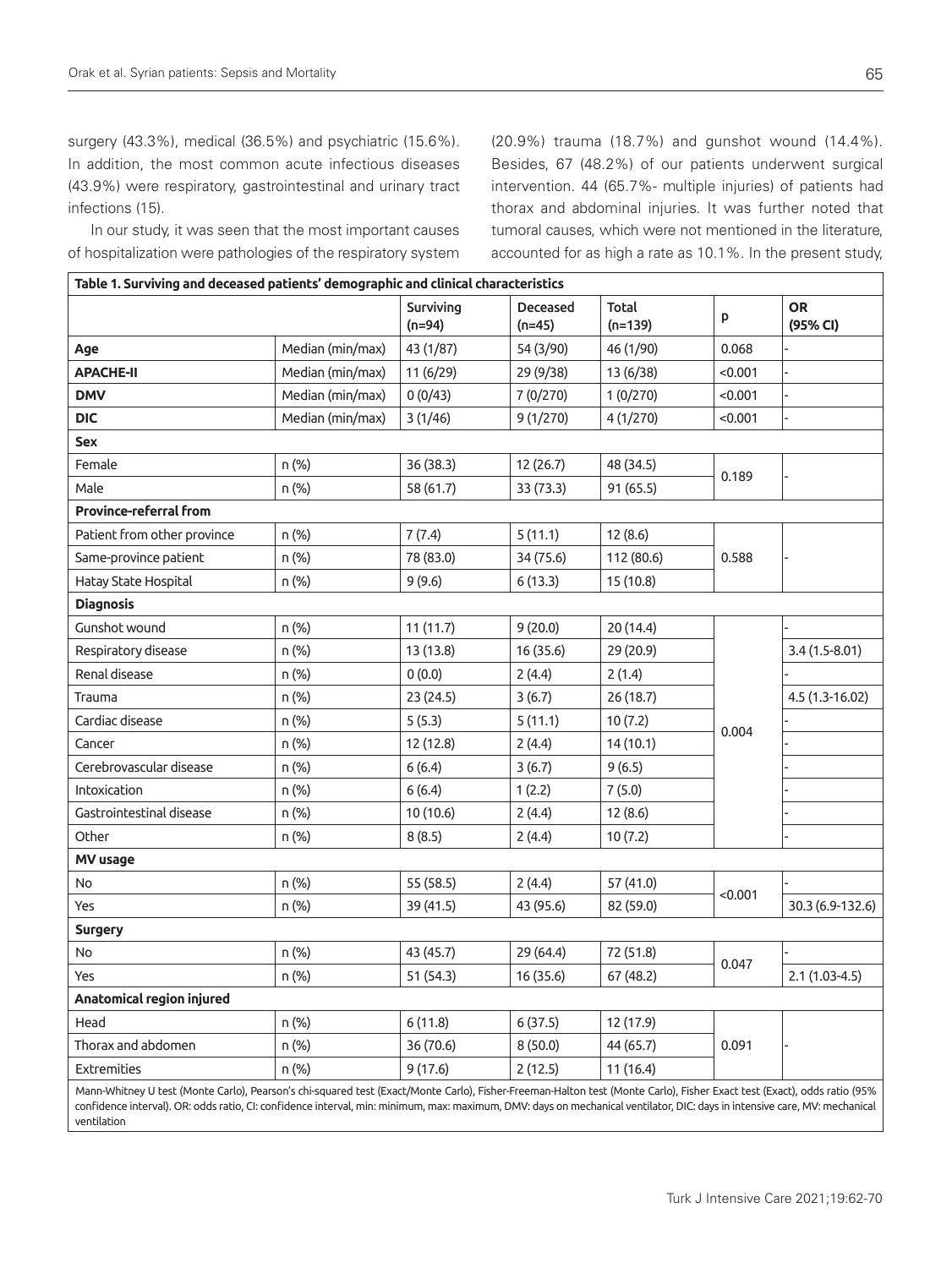| <b>Table 2. Comorbid diseases</b>      |                 |  |  |  |
|----------------------------------------|-----------------|--|--|--|
|                                        | n=163 (%)<br>*X |  |  |  |
| None                                   | 67 (41.1)       |  |  |  |
| Cardiac diseases                       | 43 (26.4)       |  |  |  |
| Diabetes mellitus                      | 17 (10.4)       |  |  |  |
| Renal diseases                         | 15(9.2)         |  |  |  |
| Respiratory diseases                   | 10(6.1)         |  |  |  |
| Cerebrovascular diseases               | 6(3.7)          |  |  |  |
| Other                                  | 5(3.1)          |  |  |  |
| Total                                  | 163             |  |  |  |
| *One patient has more than one disease |                 |  |  |  |

respiratory failure was found to be the most important cause (35.6%) of mortality. In the diagnostic-based evaluation of the patients, it was observed that the most septic complications were in patients with respiratory failure, and it was thought that this had an effect on the development of mortality (28%). In the correlation analysis we performed, the most important factor affecting mortality was the development of sepsis. In all Syrian patients, the overall mortality rate was 32.37%, while the same rate in Syrian patients with sepsis was 80%.

One of the aims of our study was the evaluation of the mortality and of the pathogens that cause sepsis development

| Table 3. Evaluation of cultures taken from surviving and deceased patients                                                                                              |       |                       |                      |                    |         |                       |
|-------------------------------------------------------------------------------------------------------------------------------------------------------------------------|-------|-----------------------|----------------------|--------------------|---------|-----------------------|
|                                                                                                                                                                         |       | Surviving<br>$(n=94)$ | Deceased<br>$(n=45)$ | Total<br>$(n=139)$ | p       | <b>OR</b><br>(95% CI) |
| <b>Culture taken from</b>                                                                                                                                               |       |                       |                      |                    |         |                       |
| None taken                                                                                                                                                              | n (%) | 77 (81.9)             | 14(31.1)             | 91 (65.5)          |         |                       |
| Tracheal aspirate                                                                                                                                                       | n (%) | 2(2.1)                | 8(17.8)              | 10(7.2)            |         | 22 (4.2-114.6)        |
| Blood                                                                                                                                                                   | n (%) | 5(5.3)                | 7(15.6)              | 12(8.6)            | < 0.001 | $7.7(2.1-27.7)$       |
| Urine                                                                                                                                                                   | n (%) | 0(0.0)                | 2(4.4)               | 2(1.4)             |         |                       |
| Injury site                                                                                                                                                             | n (%) | 6(6.4)                | 3(6.7)               | 9(6.5)             |         |                       |
| Two or more regions                                                                                                                                                     | n (%) | 4(4.3)                | 11 (24.4)            | 15 (10.8)          |         | 15.1 (4.2-54.3)       |
| Microorganism found                                                                                                                                                     |       |                       |                      |                    |         |                       |
| None                                                                                                                                                                    | n (%) | 74 (78.7)             | 15(33.3)             | 89 (64.0)          |         |                       |
| Single microorganism                                                                                                                                                    | n (%) | 10 (10.6)             | 15(33.3)             | 25 (18.0)          | < 0.001 | 7.7 (2.9-20.4)        |
| Multiple microorganisms                                                                                                                                                 | n (%) | 10 (10.6)             | 15 (33.3)            | 25 (18.0)          |         | 7.7 (2.9-20.4)        |
| Antibiotic administered                                                                                                                                                 |       |                       |                      |                    |         |                       |
| None                                                                                                                                                                    | n (%) | 12 (12.8)             | 1(2.2)               | 13(9.4)            |         |                       |
| Single antibiotic                                                                                                                                                       | n (%) | 62 (66.0)             | 17 (37.8)            | 79 (56.8)          | < 0.001 | $3.2(0.4-27.1)$       |
| Multiple antibiotics                                                                                                                                                    | n (%) | 20 (21.3)             | 27 (60.0)            | 47 (33.8)          |         | 16.2 (1.9-135.01)     |
| <b>Urine culture</b>                                                                                                                                                    |       |                       |                      |                    |         |                       |
| Negative                                                                                                                                                                | n (%) | 89 (94.7)             | 38 (84.4)            | 127 (91.4)         | 0.056   |                       |
| Positive                                                                                                                                                                | n (%) | 5(5.3)                | 7(15.6)              | 12(8.6)            |         |                       |
| <b>Blood culture</b>                                                                                                                                                    |       |                       |                      |                    |         |                       |
| Negative                                                                                                                                                                | n (%) | 86 (91.5)             | 30 (66.7)            | 116 (83.5)         | < 0.001 |                       |
| Positive                                                                                                                                                                | n (%) | 8(8.5)                | 15 (33.3)            | 23(16.5)           |         | $5.4(2.1-13.9)$       |
| <b>Tracheal culture</b>                                                                                                                                                 |       |                       |                      |                    |         |                       |
| Negative                                                                                                                                                                | n (%) | 89 (94.7)             | 27 (60.0)            | 116 (83.5)         | < 0.001 |                       |
| Positive                                                                                                                                                                | n (%) | 5(5.3)                | 18 (40.0)            | 23 (16.5)          |         | 11.9 (4.02-34.9)      |
| Injury site culture                                                                                                                                                     |       |                       |                      |                    |         |                       |
| Negative                                                                                                                                                                | n (%) | 85 (90.4)             | 42 (93.3)            | 127 (91.4)         | 0.751   |                       |
| Positive                                                                                                                                                                | n (%) | 9(9.6)                | 3(6.7)               | 12(8.6)            |         |                       |
| <b>Sepsis</b>                                                                                                                                                           |       |                       |                      |                    |         |                       |
| No                                                                                                                                                                      | n (%) | 86 (91.5)             | 19 (40.4)            | 104 (75.5)         | < 0.001 |                       |
| Yes                                                                                                                                                                     | n (%) | 7(7.5)                | 28 (59.6)            | 35 (24.5)          |         | 14.7 (5.8-37.5)       |
| Mann-Whitney U test (Monte Carlo), Pearson's chi-squared test (Exact/Monte Carlo), Fisher-Freeman-Halton test (Monte Carlo), Fisher Exact Test (Exact), odds ratio (95% |       |                       |                      |                    |         |                       |

confidence interval). OR: odds ratio, CI: confidence interval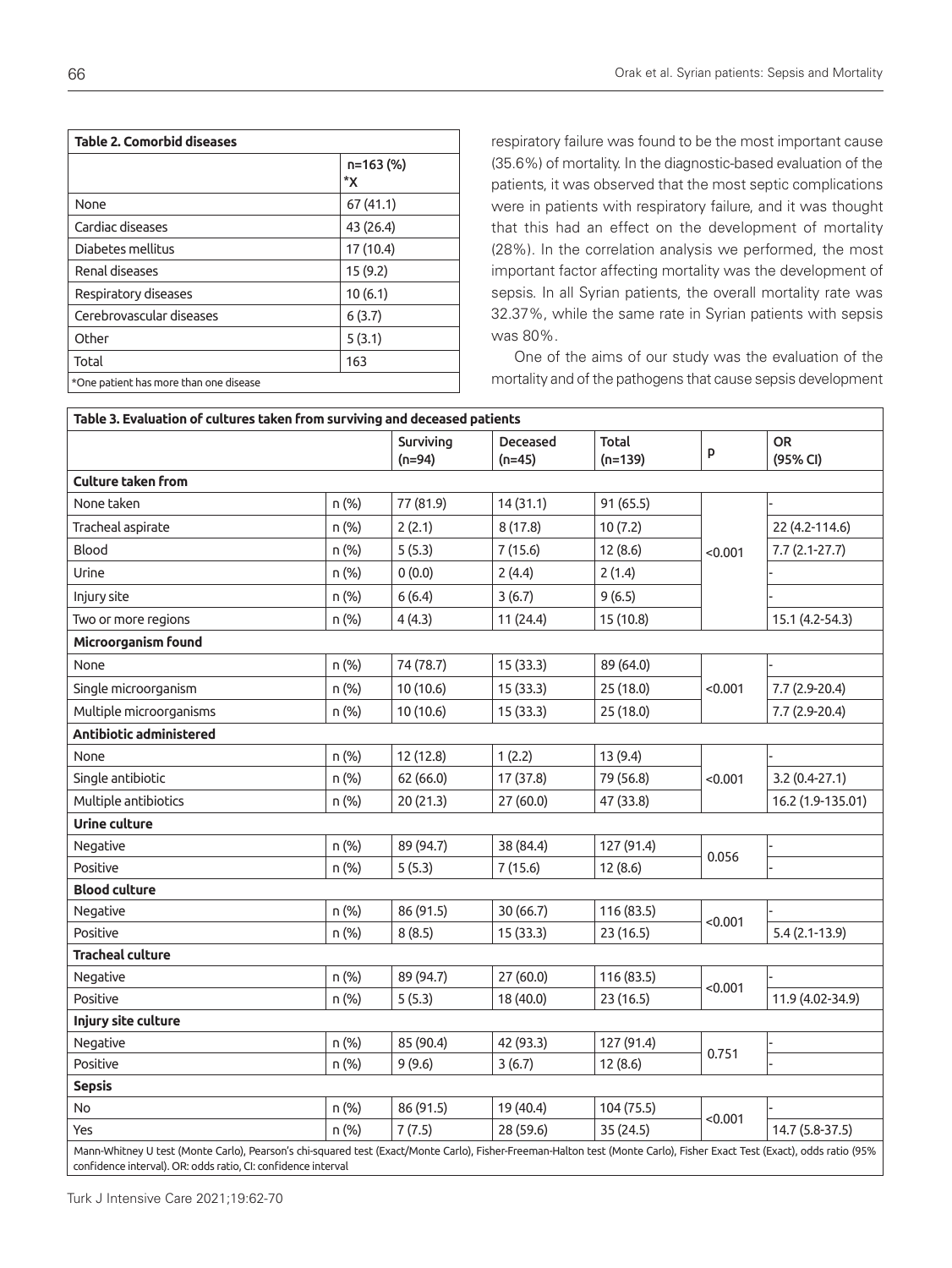in Syrian patients. In a multicenter international study, the hospital mortality rate of sepsis patients was found to be 47.2% in Africa and 13.1% in North America (16). Another study showed that mortality rate of severe sepsis was 36.7 % in South/Central America and 44% Eastern Europe (17). In Uganda, hospital mortality associated with sepsis was 43% (18), in Thailand 50% (19). In a study conducted in an ICU in Turkey, the sepsis mortality rate was reported as 87.3%. The most commonly isolated agent in the development of sepsis, according to that study, was Gr (-) bacteria, at 65.9 % (20). In our study, it was seen that the sepsis mortality rates of the Syrian patients were similar to those of the local population (80%).

The most common pathogen among sepsis patients was A. baumannii; the second most common was E. coli. While death from sepsis in high-income countries has been 30%- 40% in the last decade and is steadily falling (21,22), the mortality rate in low-income regions of the world has risen as high as 80% (23-26). In a multicenter study conducted in Turkey, the mortality was found to be very high among

patients with sepsis and septic shock in the ICU (55.7% and 70.4%, respectively). The most isolated microorganism was Acinetobacter spp. (33.7%) and approximately 74.8% of Acinetobacters were resistant to carbapenems (27). In our study, the rate of Acinetobacter spp. in all Syrian patients was 9.3% and 23.6% in patients with sepsis. Carbapenem use rates were 11.9% in all Syrian patients and 19.5% in sepsis patients.

In the study of Turktan et al. (11), 37 patients in an ICU were hospitalized because of infection. The most common community infection was pneumonia (49%) and urinary infection (16.3%). In eight of them, the infection developed as a result of community-acquired microorganisms, the most important of which was Mycobacterium tuberculosis. This situation was thought to have been caused by the difficulty of the refugees' living conditions, and high population density of their living quarters. E. coli was the second most common pathogen reported in that study (11). In our study, although M. tuberculosis was not observed as a causative pathogen, it was noted that at the time of admission, seven patients had

|                                                                                                                                                                                         | All patients<br>$n = 139$ | Sepsis patients<br>$n = 35$ | <b>Blood culture</b> | <b>Tracheal</b><br>culture | Urine<br>culture | Injury site<br>culture |
|-----------------------------------------------------------------------------------------------------------------------------------------------------------------------------------------|---------------------------|-----------------------------|----------------------|----------------------------|------------------|------------------------|
| Microorganism                                                                                                                                                                           | n (%)                     | n (%)                       | n (%)                | n (%)                      | n (%)            | n (%)                  |
| None detected                                                                                                                                                                           | 89 (48.9)                 |                             |                      |                            |                  |                        |
| Acinetobacter baumannii                                                                                                                                                                 | 17 (9.3)                  | 17(23.6)                    | 5(17.8)              | 9(34.7)                    | 3(21.4)          | 3(42.8)                |
| Streptococcus pneumoniae                                                                                                                                                                | 3(1.6)                    | 3(4.2)                      | 2(7.1)               | 0(0.0)                     | 1(7.1)           | 0(0.0)                 |
| Candida fungus                                                                                                                                                                          | 9(4.9)                    | 8(11.1)                     | 4(14.3)              | 2(7.7)                     | 2(14.4)          | 0(0.0)                 |
| <b>MSSA</b>                                                                                                                                                                             | 6(3.3)                    | 4(5.6)                      | 2(7.1)               | 1(3.8)                     | 1(7.1)           | 0(0.0)                 |
| <b>CNS</b>                                                                                                                                                                              | 12(6.5)                   | 5(6.9)                      | 4(14.3)              | 0(0.0)                     | 1(7.1)           | 0(0.0)                 |
| Escherichia coli                                                                                                                                                                        | 15(8.2)                   | 12 (16.7)                   | 1(3.6)               | 3(11.5)                    | 6(42.9)          | 2(28.6)                |
| Klebsiella pneumoniae                                                                                                                                                                   | 8(4.4)                    | 7(9.7)                      | 0(0.0)               | 6(23.2)                    | 0(0.0)           | 1(14.3)                |
| <b>VRE</b>                                                                                                                                                                              | 1(0.6)                    | 1(1.4)                      | 1(3.6)               | 0(0.0)                     | 0(0.0)           | 0(0.0)                 |
| Stenotrophomonas maltophilia                                                                                                                                                            | 4(2.2)                    | 4(5.5)                      | 3(10.7)              | 1(3.8)                     | 0(0.0)           | 0(0.0)                 |
| Pseudomonas aeruginosa                                                                                                                                                                  | 7(3.9)                    | 4(5.5)                      | 1(3.6)               | 2(7.7)                     | 0(0.0)           | 1(14.3)                |
| <b>Enterococcus</b>                                                                                                                                                                     | 4(2.2)                    | 3(4.1)                      | 2(7.1)               | 1(3.8)                     | 0(0.0)           | 0(0.0)                 |
| Haemophilus influenzae                                                                                                                                                                  | 1(0.6)                    | 1(1.4)                      | 0(0.0)               | 1(3.8)                     | 0(0.0)           | 0(0.0)                 |
| Aspergillus fumigatus                                                                                                                                                                   | 1(0.6)                    | 0(0.0)                      | 0(0.0)               | 0(0.0)                     | 0(0.0)           | 0(0.0)                 |
| Enterobacteriaceae                                                                                                                                                                      | 2(1.1)                    | 1(1.4)                      | 1(3.6)               | 0(0.0)                     | 0(0.0)           | 0(0.0)                 |
| <b>MRSA</b>                                                                                                                                                                             | 1(0.6)                    | 1(1.4)                      | 1(3.6)               | 0(0.0)                     | 0(0.0)           | 0(0.0)                 |
| Viruses (H1N1)                                                                                                                                                                          | 2(1.1)                    | 1(1.4)                      | 1(3.6)               | 0(0.0)                     | 0(0.0)           | 0(0.0)                 |
| Toplam                                                                                                                                                                                  | 182/100                   | 72/100                      | 28/100               | 26/100                     | 14/100           | 7/100                  |
| MSSA: methicillin-susceptible Staphylococcus aureus, CNS: coagulase-negative staphylococci, VRE: vancomycin-resistant enterococci, MRSA: methicillin-resistant<br>Staphylococcus aureus |                           |                             |                      |                            |                  |                        |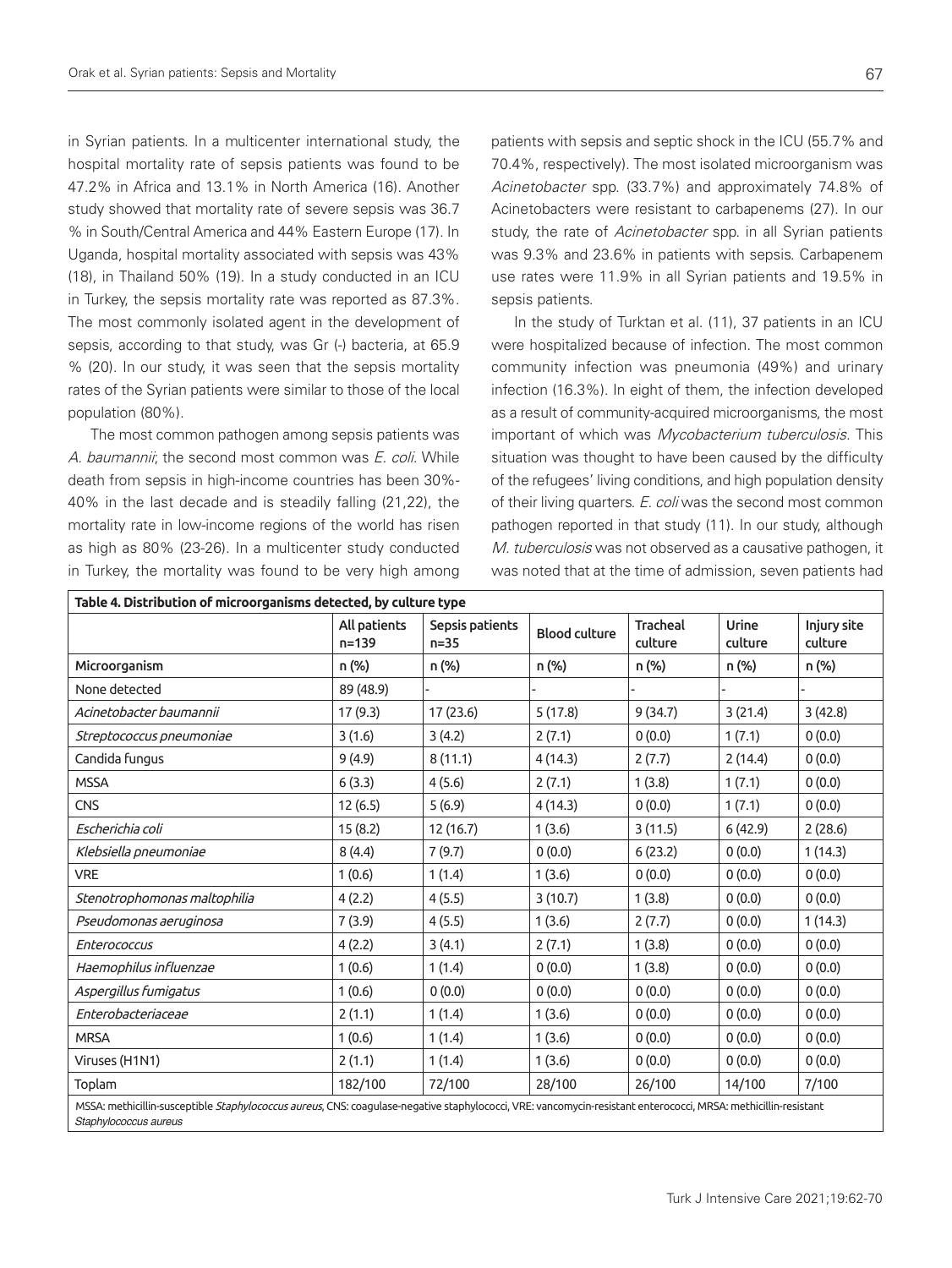| Table 5. Evaluation of sepsis patients' data                                                                                                                                |                  |                      |                      |                    |              |
|-----------------------------------------------------------------------------------------------------------------------------------------------------------------------------|------------------|----------------------|----------------------|--------------------|--------------|
|                                                                                                                                                                             |                  | Surviving<br>$(n=7)$ | Deceased<br>$(n=28)$ | Total<br>$(n=35)$  | P            |
| Age                                                                                                                                                                         | $Mean \pm SD$    | 41.29±19.11          | 49.93±22.24          | 48.20±21.67        | 0.290        |
| Day sepsis developed (+)                                                                                                                                                    | Median (min/max) | 7(2/18)              | 5(1/75)              | 5(1/75)            | 0.774        |
| <b>NLR</b>                                                                                                                                                                  | Median (min/max) | 9.63 (5.75/150)      | 11.50 (0.67/110.34)  | 11.34 (0.67/150)   | $\mathbf{1}$ |
| NLR%                                                                                                                                                                        | Median (min/max) | 9.65 (6.58/15.68)    | 11.19 (2.10/47.25)   | 11.01 (2.10/47.25) | 0.749        |
| Blood glucose value at admission                                                                                                                                            | Median (min/max) | 145 (83/229)         | 194 (73/475)         | 175 (73/475)       | 0.177        |
| <b>SOFA score</b>                                                                                                                                                           | Median (min/max) | 5(2/5)               | 5(2/10)              | 5(2/10)            | 0.214        |
| <b>DIC</b>                                                                                                                                                                  | Median (min/max) | 31 (11/46)           | 17 (2/270)           | 17 (2/270)         | 0.121        |
| <b>Sex</b>                                                                                                                                                                  |                  |                      |                      |                    |              |
| Female                                                                                                                                                                      | n (%)            | 2(28.6)              | 8(28.6)              | 10 (28.6)          |              |
| Male                                                                                                                                                                        | n (%)            | 5(71.4)              | 20 (71.4)            | 25 (71.4)          | $\mathbf{1}$ |
| <b>ARF</b>                                                                                                                                                                  |                  |                      |                      |                    |              |
| No                                                                                                                                                                          | n (%)            | 5(71.4)              | 14(50.0)             | 19 (54.3)          | 0.415        |
| Yes                                                                                                                                                                         | n (%)            | 2(28.6)              | 14(50.0)             | 16 (45.7)          |              |
| <b>Blood culture</b>                                                                                                                                                        |                  |                      |                      |                    |              |
| Negative                                                                                                                                                                    | n (%)            | 3(42.9)              | 11 (39.3)            | 14 (40.0)          | 1            |
| Positive                                                                                                                                                                    | n (%)            | 4(57.1)              | 17 (60.7)            | 21(60.0)           |              |
| <b>Tracheal culture</b>                                                                                                                                                     |                  |                      |                      |                    |              |
| Negative                                                                                                                                                                    | n (%)            | 3(42.9)              | 11 (39.3)            | 14 (40.0)          |              |
| Positive                                                                                                                                                                    | n (%)            | 4(57.1)              | 17 (60.7)            | 21(60.0)           | $\mathbf{1}$ |
| <b>Urine culture</b>                                                                                                                                                        |                  |                      |                      |                    |              |
| Negative                                                                                                                                                                    | n (%)            | 5(71.4)              | 20 (71.4)            | 25(71.4)           |              |
| Positive                                                                                                                                                                    | n (%)            | 2(28.6)              | 8(28.6)              | 10 (28.6)          | $\mathbf{1}$ |
| Injury site culture                                                                                                                                                         |                  |                      |                      |                    |              |
| Negative                                                                                                                                                                    | n (%)            | 5(71.4)              | 25 (89.3)            | 30 (85.7)          |              |
| Positive                                                                                                                                                                    | n (%)            | 2(28.6)              | 3(10.7)              | 5(14.3)            | 0.256        |
| Mann-Whitney Utect (Monte Carlo), independent samples t-tect, Pearson's chi-squared tect (Exact (Monte Carlo), Fisher-Freeman-Halton tect (Monte Carlo), Fisher Exact tect, |                  |                      |                      |                    |              |

Mann-Whitney U test (Monte Carlo), independent samples t-test, Pearson's chi-squared test (Exact/Monte Carlo), Fisher-Freeman-Halton test (Monte Carlo), Fisher Exact test (Exact), odds ratio (95% confidence ınterval). Min: Minimum, Max: maximum, SD: standard deviation, ARF: Acute renal failure, NLR: Neutrophil/lymphocyte ratio DIC: days in intensive care, SOFA: Sequential Organ Failure Assessment

developed sepsis as a result of other community-acquired factors. Two of those patients were initially diagnosed with H1N1, and oseltamivir treatment was begun; the diagnosis was later confirmed. S. pneumoniae was detected in three of the remaining patients, H. influenzae in one, and S. aureus and aspergilloma in the last one.

It has been reported that ICU admission rates are high in migrant populations because such factors as a lack of prevention and protection in healthcare services, the withdrawal of vaccination programs, low environmental hygiene standards, outdoor living conditions, overcrowding, and exposure to low temperatures have raised the sensitivity to infection (28-33).

Regarding the limitations of our study, it was not possible to evaluate the ICU hospitalization among the local population in the same period, and the number of cases was low. However, its most important advantage is the fact that it is the first study evaluating sepsis among the Syrian patients in an ICU in our country; as such, it can shed light on wider studies to be conducted.

# **Conclusion**

Syrian patients were admitted to the ICU mostly due to respiratory system disease. Comorbid disease was the most common heart disease. A. baumanii and E. coli were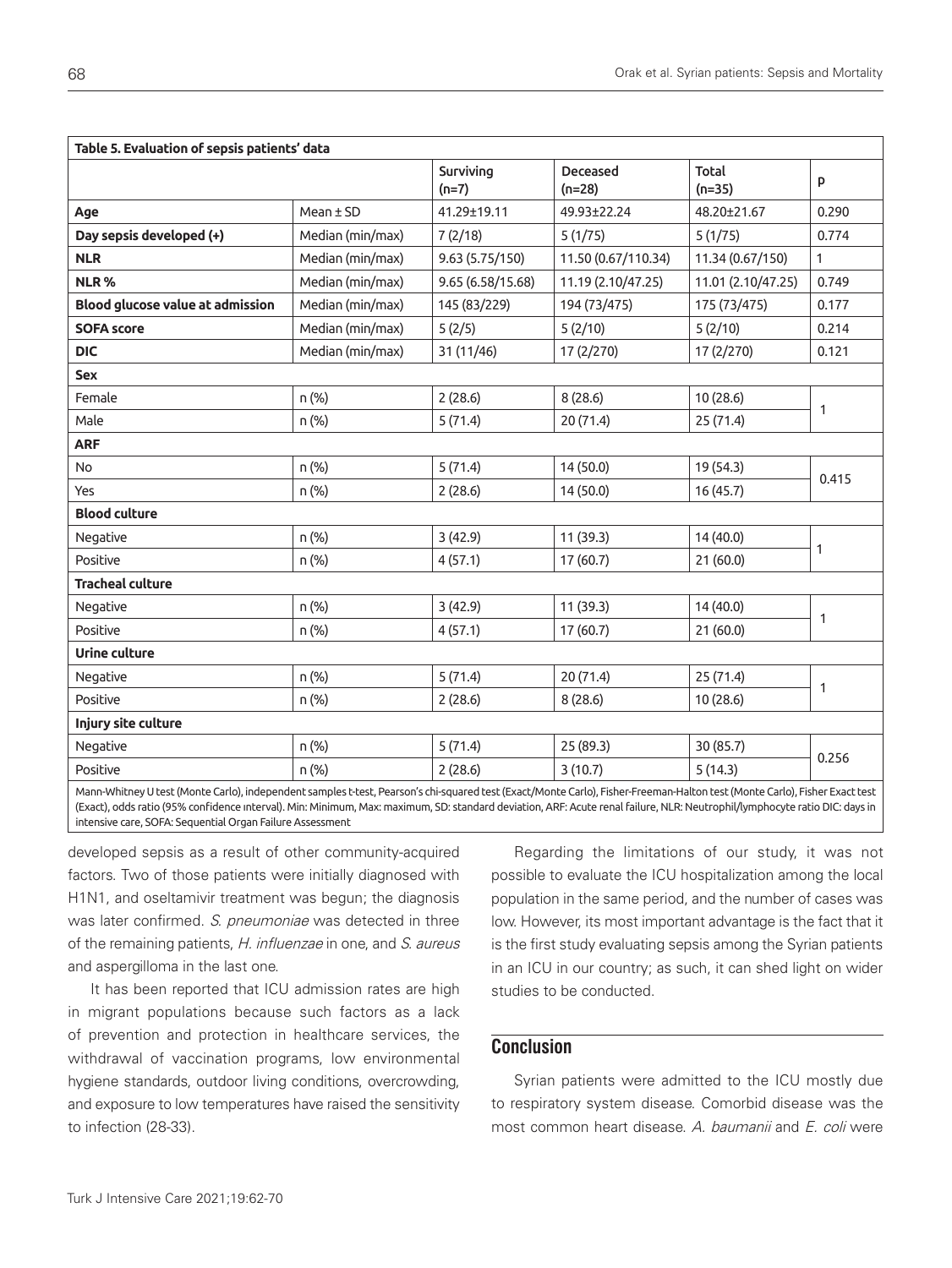| Table 6. Diagnostic classification of sepsis patients |          |  |  |  |
|-------------------------------------------------------|----------|--|--|--|
| n=35 (%)<br><b>Diagnosis</b>                          |          |  |  |  |
| Gunshot wound                                         | 7(20.0)  |  |  |  |
| Respiratory diseases                                  | 10(28.6) |  |  |  |
| Renal diseases                                        | 2(5.7)   |  |  |  |
| Trauma                                                | 5(14.3)  |  |  |  |
| Cardiac diseases                                      | 5(14.3)  |  |  |  |
| Cancer                                                | 3(8.6)   |  |  |  |
| Intoxication                                          | 1(2.9)   |  |  |  |
| Gastrointestinal disease                              | 1(2.9)   |  |  |  |
| Other                                                 | 1(2.9)   |  |  |  |

| Table 7. Classification of antibiotics used                                        |                            |                               |  |  |  |
|------------------------------------------------------------------------------------|----------------------------|-------------------------------|--|--|--|
| <b>Antibiotic</b>                                                                  | All patients<br>n (%) (X*) | Sepsis patients<br>n (%) (X*) |  |  |  |
| None used                                                                          | 13 (5.7)                   |                               |  |  |  |
| $\beta$ -lactam/ $\beta$ -lactamase inhibitor                                      | 65 (28.6)                  | 12 (13.8)                     |  |  |  |
| 2 <sup>nd</sup> , 3 <sup>rd</sup> , & 4 <sup>th</sup> generation<br>cephalosporins | 43 (18.9)                  | 2(2.3)                        |  |  |  |
| Carbapenems                                                                        | 27 (11.9)                  | 17 (19.5)                     |  |  |  |
| Colistin                                                                           | 15 (6.6)                   | 16 (18.4)                     |  |  |  |
| Tigecycline                                                                        | 12 (5.3)                   | 11 (12.6)                     |  |  |  |
| Quinolones                                                                         | 11 (4.8)                   | 3(3.4)                        |  |  |  |
| Anti-anaerobic agents                                                              | 8(3.5)                     | 3(3.4)                        |  |  |  |
| Linezolid                                                                          | 8(3.5)                     | 4(4.6)                        |  |  |  |
| Macrolides                                                                         | 7(3.1)                     | 3(3.4)                        |  |  |  |
| Antifungals                                                                        | 7(3.1)                     | 7(8.0)                        |  |  |  |
| Sulfonamides                                                                       | 4(1.8)                     | 4(4.6)                        |  |  |  |
| Oseltamivir                                                                        | 3(1.3)                     | 2(2.3)                        |  |  |  |
| Aminoglycosides                                                                    | 2(0.9)                     | 1(1.1)                        |  |  |  |
| Glycopeptides                                                                      | 2(0.9)                     | 2(2.3)                        |  |  |  |
| X*: One patient used more than one                                                 |                            |                               |  |  |  |

isolated most frequently in Syrian patients and 2<sup>nd</sup>, 3<sup>rd</sup>, & 4<sup>th</sup> generation cephalosporins were used most frequently in septic patients, and carbapenems also were used in these patients. APACHE-II scores, the duration of MV, and the number of days hospitalized in ICU were all found to be higher for deceased patients than for the survivors.

#### Ethics

**Ethics Committee Approval:** Approval for the study (decision no: 04, date: 05.04.2017) was obtained from Kahramanmaraş Sütçü İmam University's Ethics Committee.

Informed Consent: Patient information was analyzed retrospectively from the records and patient files in the hospital's information management system.

Peer-review: Externally peer-reviewed.

#### Authorship Contributions

Surgical and Medical Practices: Ş.P.T., H.T.G., S.Ç., Concept: Y.O., Ş.P.T., H.T.G., S.Ç., F.O., F.M.Y., Ö.F.B., A.D., Design: Y.O., Ş.P.T., S.Ç., F.O., F.M.Y., Ö.F.B., Data Collection and Process: Y.O., Ş.P.T., H.T.G., S.Ç., F.O., A.D., Analysis or Interpretation: Y.O., H.T.G., F.O., F.M.Y., Ö.F.B., A.D., Literature Search: Y.O., F.O., F.M.Y., Ö.F.B., A.D., Writing: Y.O., F.O., F.M.Y., Ö.F.B., A.D.

**Conflict of Interest:** No conflict of interest was declared by the authors.

**Financial Disclosure:** The authors declared that this study received no financial support.